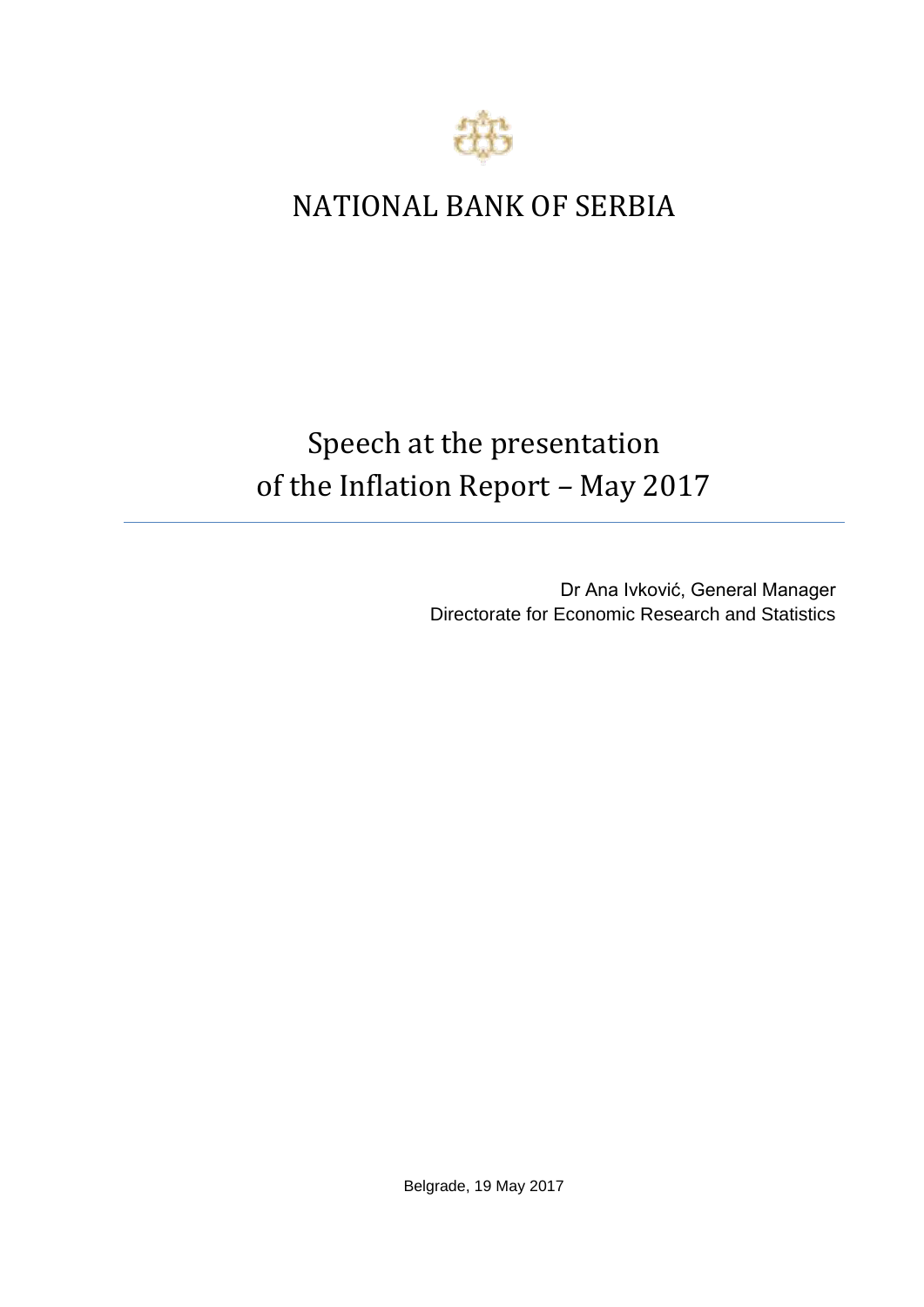Welcome to the presentation of the May *Inflation Report.* As usual, we will present key information from the *Report*, most notably information about current economic trends, new macroeconomic projections and monetary policy decisions.



Chart 1 **Inflation projection** (y-o-y rates, in %)

Consistent with our expectations, inflation has been moving within the target tolerance band of  $3\pm1.5\%$ since early 2017. As in other countries and in line with our expectations, inflation movements in this period were determined by the impact of primary commodity prices, while fruit and vegetable prices recorded an unexpectedly robust rise. Thus, the impact of the recovery of global oil prices on inflation growth was consistent with earlier projections and expectations. On the other hand, a stronger than expected impact came from the rise in prices of fruit, vegetables and solid fuels, which was higher than usual for the season due to cold weather in January and February. Given that these are one-off price hikes, our inflation projection was adjusted for this year only and is somewhat higher than the February projection, but remains almost unchanged for the next year. We expect inflation to move within the target tolerance band until the end of the projection horizon, i.e. in the upper half of the corridor this year, and around the 3% target thereafter. That inflation movements in early 2017 are mainly due to one-off factors is signalled by low and relatively stable core inflation, which hovers at around 2% year-on-year.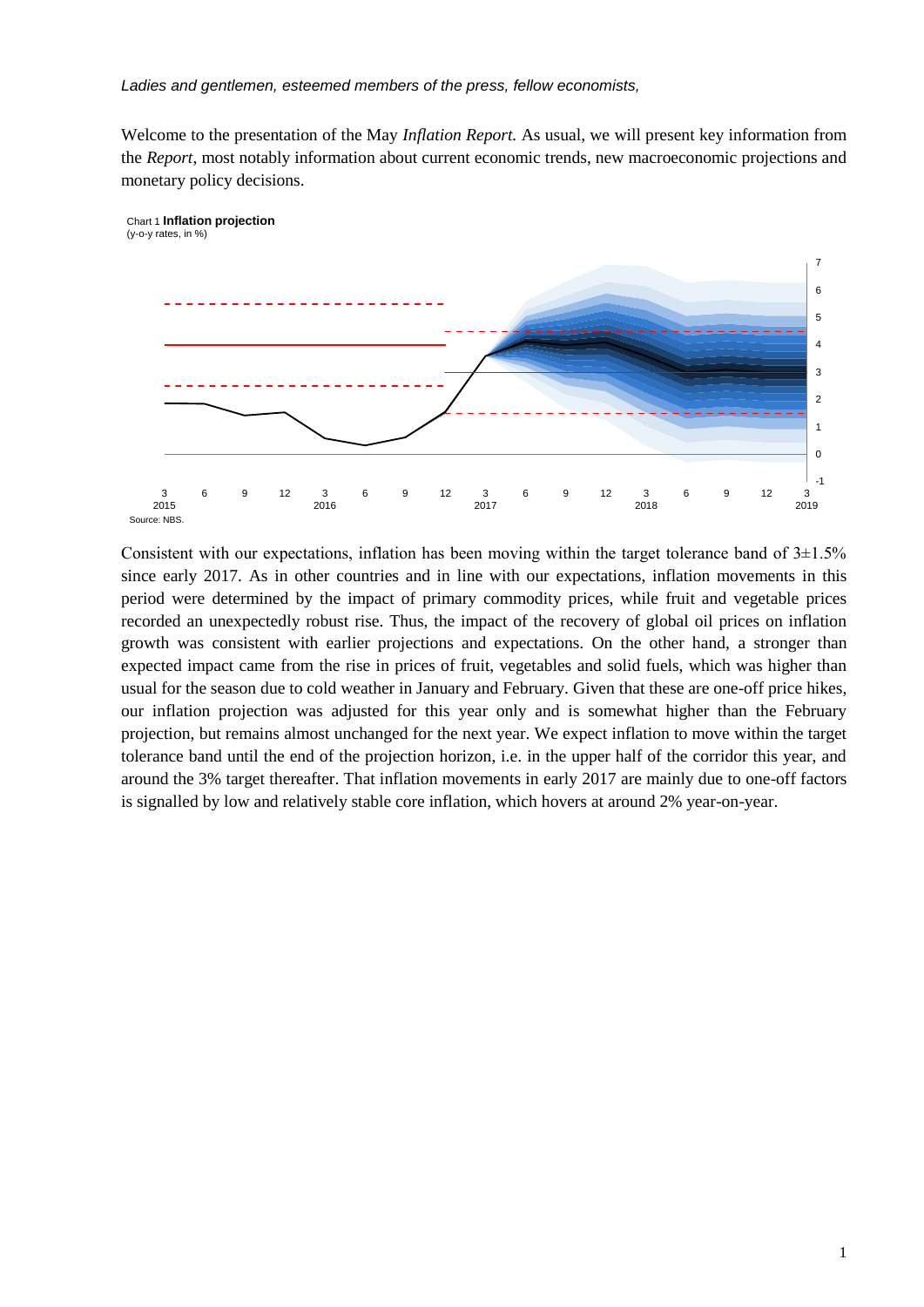Cold weather early in the year also reflected on economic and foreign trade activity. However, as over 80% of manufacturing, which is mainly export-oriented, continued to provide a positive impulse to growth, whereas exports increased considerably in March and the global growth outlook was improved –





Source: NBS

we did not change our projection of GDP growth and the balance of payments current account. As in February, we expect economic growth to accelerate to around 3% this year and around 3.5% next year. Positive tendencies are expected to continue in foreign trade as well. The current account deficit is anticipated at around 4% of GDP this year and will be fully covered by foreign direct investment.

Furthermore, owing to the results of fiscal consolidation, the three-year objectives for the fiscal deficit and the public debt to GDP ratio were achieved in 2016 – one year ahead of schedule. Positive trends continued into the first quarter of 2017, with a consolidated budget surplus of RSD 11.8 bln (1.2% of GDP) and a reduction in public debt of EUR 274 mln.

\* \* \*

The international environment was marked with positive macroeconomic developments and prospects for somewhat faster global economic growth. In the euro area, our most important foreign trade partner, the economic growth projection was revised upwards. Economic growth is expected to be dispersed by sector and country. Faster growth in the euro area should also positively affect the countries in the region, which are also our important foreign trade partners, and thus Serbia's economic growth as well.



After hitting their lowest in January 2016, global oil prices rallied in the second half of the year. Since early 2017, they have moved between USD 48 and USD 56 per barrel. Based on the latest available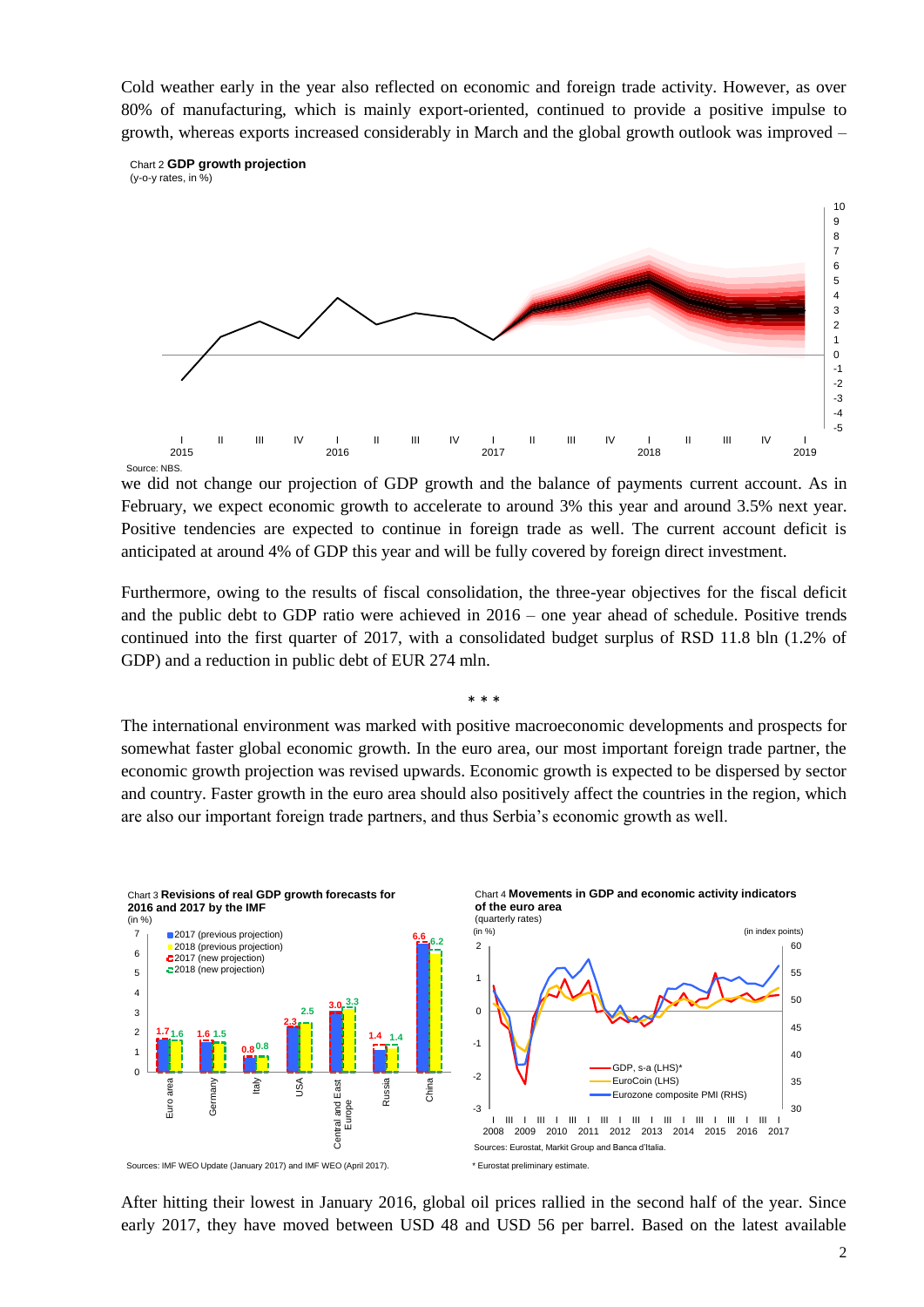futures, oil prices will stand at around USD 50 per barrel this and the next year. This is close to their current level and lower than we assumed in the February projection. In addition to oil, prices of other primary commodities increased as well, notably of base metals and primary agricultural commodities. Due to adverse weather conditions which affected the production of main agricultural crops, world food prices increased early this year as well, but entered a decline in March as the conditions improved. An exception are world meat prices, particularly in the European Union.



The rising prices of oil and other primary commodities in the global market were the key drivers of global inflation growth since early 2017. Euro area inflation came close to the target, supported by rising prices of energy and food. However, still relatively low demand in the majority of countries, including the euro area and the countries of our region, hinders a more substantial rise in prices, as confirmed by core inflation trending below the multiannual average. That is why the central banks of these countries still pursue accommodative monetary policies. On the other hand, following December, the Fed raised its fed funds rate in March again. The pace of rate hikes in the coming period, in combination with future moves of the European Central Bank, will largely determine movements in the international financial market.

As the majority of countries in the region, Serbia adapted pretty well to the Fed's rate hikes so far. This is also indicated by the country risk premium, which fell by 91 bp from early 2017 to its ten-year low of 158 bp in mid-May. In addition to global factors and higher yields on benchmark US treasures, the fall in Serbia's risk premium was also aided by improved macroeconomic fundamentals, as confirmed by the Moody's upgrade of Serbia's credit rating in March.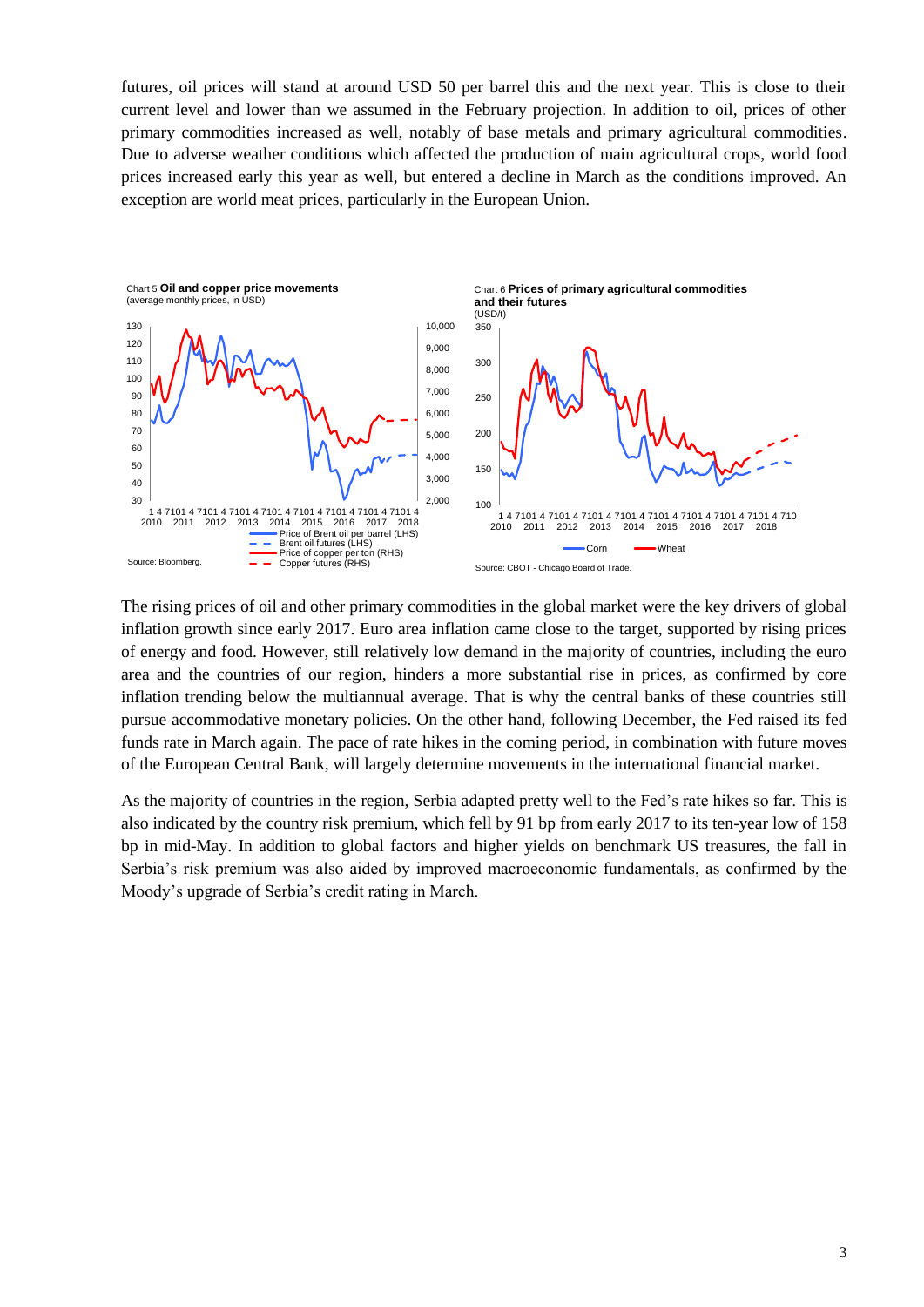Chart 7 **Risk premium indicator − EMBI by country**  (daily, in basis points)



Depreciation pressures from the start of this year waned in time. In April, the dinar strengthened against the euro. Movements in the FX market early in the year were largely influenced by further normalisation of Fed's monetary policy, which affected the behaviour of foreign investors in the domestic market and the seasonally higher FX demand of domestic energy importers. Working in the opposite direction were inflows from exports, foreign direct investment and exchange transactions, as well as a rise in FX-indexed bank assets. Relative stability of the exchange rate was also supported by the National Bank of Serbia's interventions aimed at easing excessive short-term volatility. In the first quarter, the National Bank intervened on the sale side. Since April, it has been intervening on the purchase side.

Past monetary policy easing by the National Bank of Serbia, low interest rates in the euro area, narrowing in internal and external imbalances, increased interbank competition, as well as acceleration of economic activity, all contributed to growth in lending, which sped up to 4.3% year-on-year in March. In addition, as banks intensified their efforts to resolve the issue of non-performing loans as of the beginning of 2016, the share of non-performing loans in total loans dropped to its lowest level in seven years (16.8% in March). Compared to August 2015, when the NPL Resolution Strategy was adopted, the NPL share fell by 5.4 percentage points.



According to the preliminary estimate of the Serbian Statistical Office, GDP increased by 1.0% year-onyear in Q1, and we estimate that it rose by 0.2% from the previous quarter. Manufacturing continued to provide a positive contribution, recording growth in over 80% of primarily export-oriented areas, owing to investment in the past period and the recovery of external and domestic demand. Domestic demand also had a positive impact on growth in the majority of service sectors. On the other hand, construction, agriculture and energy contributed negatively, mostly due to negative effects of cold weather early in the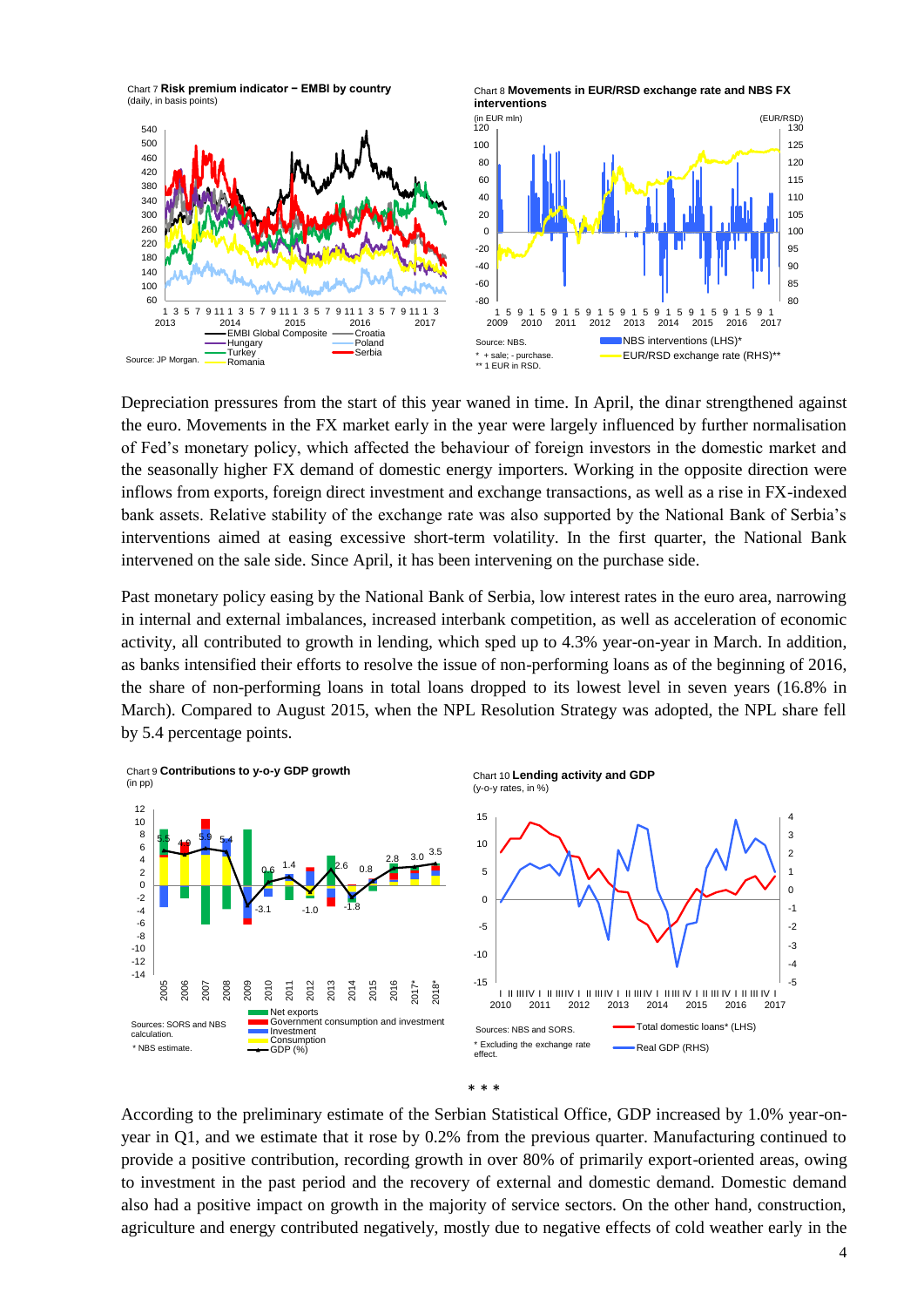year. On the expenditure side, a positive contribution to quarterly GDP growth came from household consumption and inventories, while net exports were a negative contributor because imports, primarily those of energy, grew faster than exports aggravated by cold weather.

Given that the negative effect of cold weather was temporary, that manufacturing continued to record high growth rates and that growth prospects in the euro area improved, we kept our projection of economic growth unchanged. We expect that GDP growth will accelerate to around 3% in 2017, and around 3.5% in 2018. This year, growth should be investment- and export-driven, with an increasing contribution of household consumption, while the next year domestic demand is expected to have the leading role.

Investment and further improvement of the business ambience, coupled with faster recovery of external demand, should support further growth of industry and construction, while the continued recovery of final consumption should contribute to growth in service sectors. On the other hand, we expect, as we did in February, that this year's agricultural output will reach a ten-year's average. This implies its negative contribution to GDP growth because of the above-average agricultural output last year.

\* \* \*

Since the start of the year, inflation has moved within the target tolerance band, equalling 4.0 % year-onyear in April. As expected, inflation movements early in the year were determined by the recovery of global oil prices which began in the second half of 2016. Expectedly, due to the low base from the last year, this price was one of the generators of inflation movements globally. On the other hand, the increase in fruit, vegetable and firewood prices caused by adverse weather conditions early this year and the rise in fresh meat prices in April were higher than seasonally expected. These effects are estimated to be one-off in nature. That this is the case, i.e. that inflation movements since the start of the year were largely determined by one-off factors, is also suggested by stable movement of core inflation at around 2.0% year-on-year.



*According to our central projection, year-on-year inflation will continue to move within the target tolerance band of 3.0%±1.5 percentage points in the next two years, i.e. by the end of the projection horizon.*

We expect that inflation movements in the coming period will be determined by several key factors. A more inflationary impact should originate from the recovery of inflation in the international environment and an increase in aggregate demand, which has been supported by our monetary policy for quite a while now. On the other hand, the high base in prices of petroleum products and fruits and vegetables is likely to slow down inflation until the first quarter of the next year.